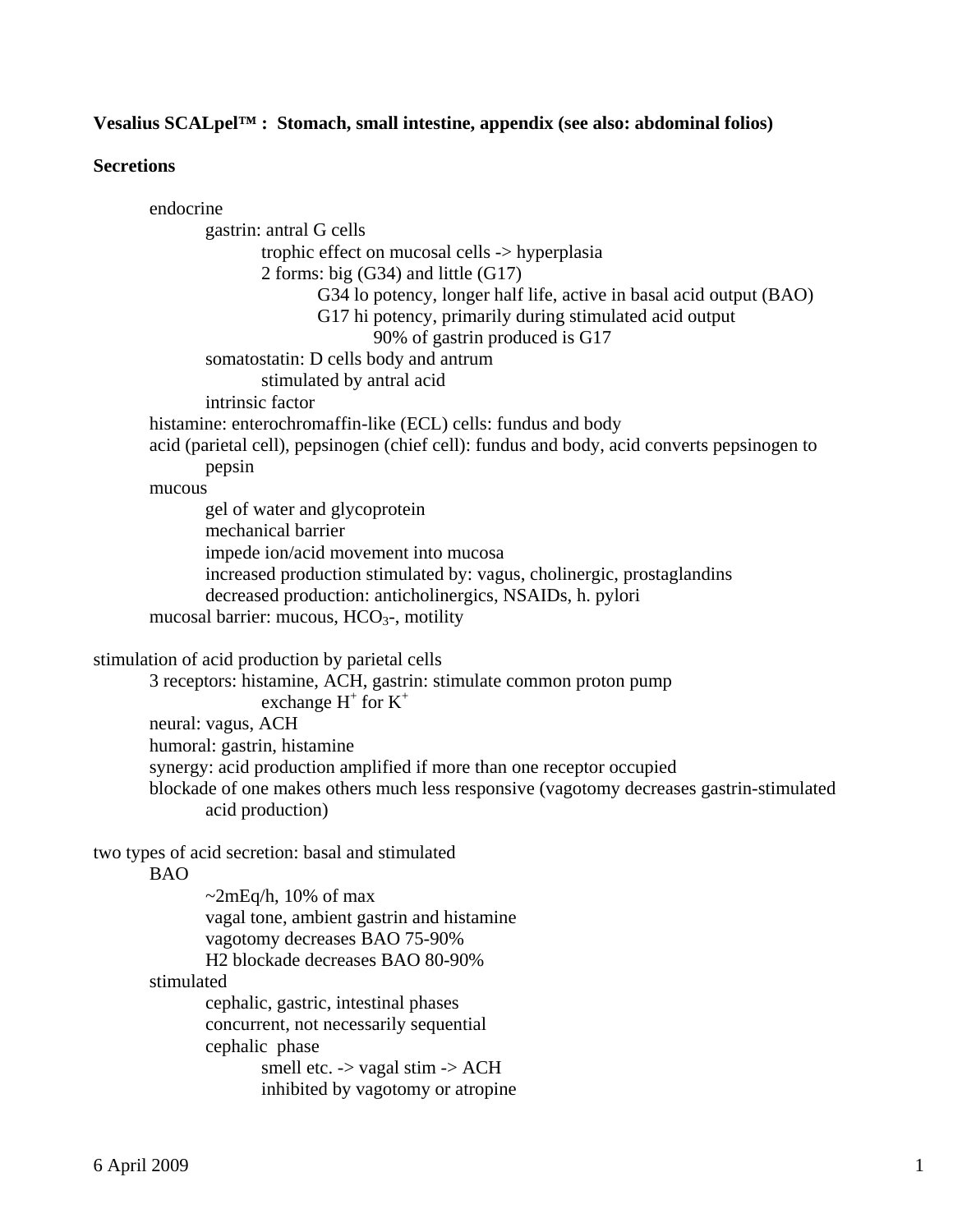gastric phase food -> gastrin, histamine protein/aa's stimulate gastrin production alkalinization stimulates gastrin mechanical distention causes vagal stimulation inhibition vagotomy antrectomy: eliminates G cell mass antral acidification stimulates somatostatin release which inhibits G cell release of gastrin increased gastrin: ZE, G-cell hyperplasia, retained antrum bombesin stimulates release of antral gastrin, not from ZE MEN I with ZE and hyperpara, treat hyperpara first intestinal phase chyme entering duodenum, completes small particle digestion elicits small acid secretory response duodenal acidification -> secretin -> block gastrin receptors motility: solid emptying linear, liquid exponential, proportional to volume ZE speeds emptying

# **Duodenal ulcer**

|           | decreasing since 60s, before H2 blockers, M now $=$ F<br>incidence of DU 10y younger than GU       |
|-----------|----------------------------------------------------------------------------------------------------|
| h. pylori |                                                                                                    |
|           | abnormal acid secretion, barrier breakdown, smoking 2X risk                                        |
|           | Gm- rod, slow growing, converts urea to ammonia, produce urease                                    |
|           | oral-fecal transmission, humans primary reservoir                                                  |
|           | >50% of world pop infected/colonized (30% US)                                                      |
|           | most asymptomatic, nearly all have antral gastritis                                                |
|           | more common: old, Hispanic, African, lower social status                                           |
|           | found in 90% of DU, 80% of GU & chronic atrophic gastritis                                         |
|           | 5-7X increased risk PUD, recurrence markedly reduced by elimination                                |
|           | 2-6X risk gastric adenoCa, lymphoma, MALT                                                          |
|           | h. pylori organisms protected by mucous in antrum (pH 7 beneath mucous)                            |
|           | increased gastrin, decreased somatostatin breaks down mucin                                        |
|           | active Dx: urea breath test: 13C-labeled urea ingested, urease from h. pylori splits               |
|           | off C, detected in breath                                                                          |
|           | endoscopic bx, clo test                                                                            |
|           | stool antigen, indicates active infection                                                          |
|           | passive: serologic, saliva or urine for IgG antibody to h. pylori (can't differentiate             |
|           | past from active infection)                                                                        |
|           | endoscopic bx, examine for organisms                                                               |
|           | DU greater acid than normal, increased parietal cell mass, increased sensitivity to<br>stimulation |
|           | loss of inhibitory signals, decreased sensitivity to antral acidification, decreased D cells       |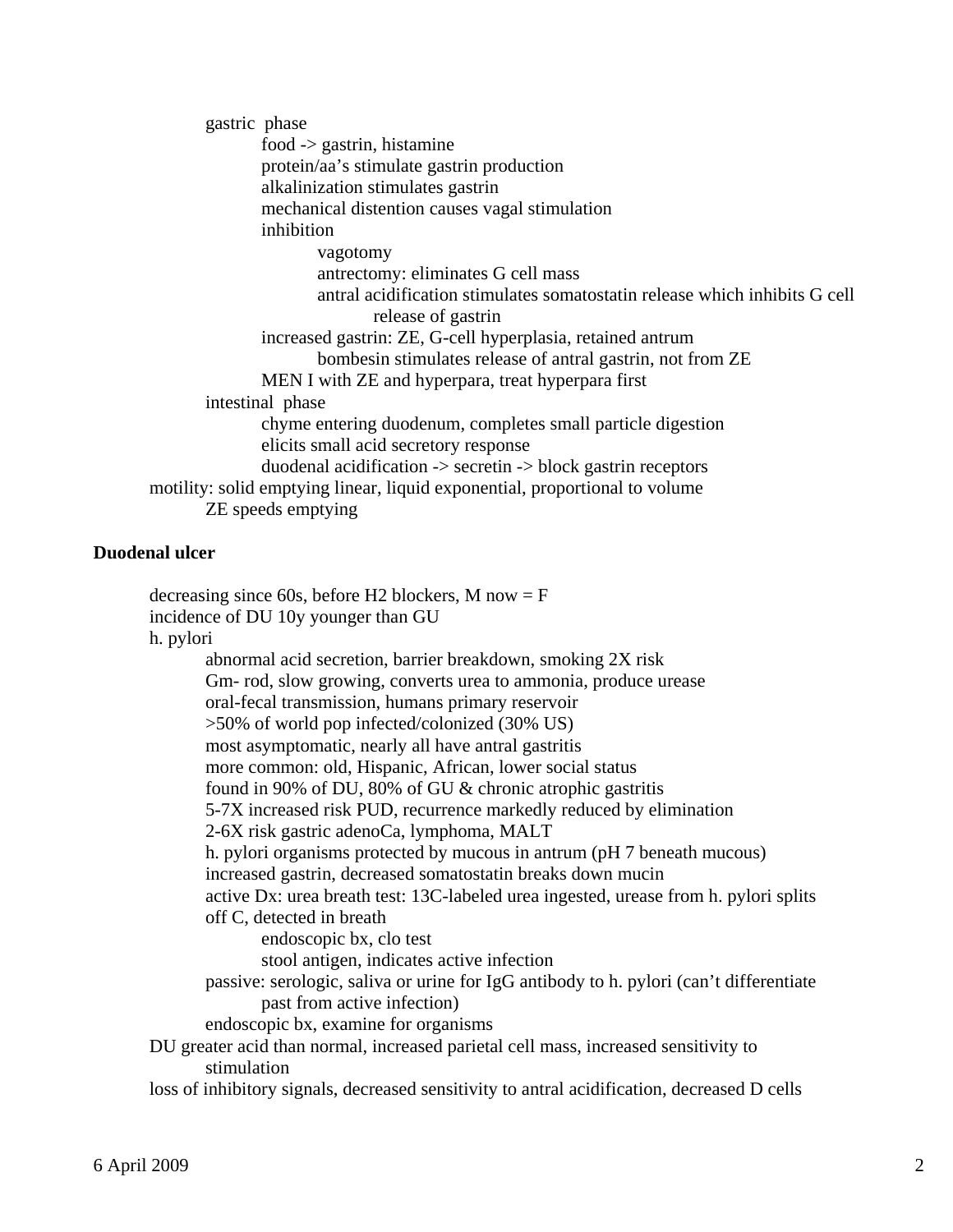NSAIDS:  $2<sup>nd</sup>$  most common cause, 10-20X risk with daily use associated risks: elderly, co-morbid conditions, h. pylori infection damages mucosal barrier, decreases mucosal prostaglandins ulcers 1-2 cm from pylorus rarely malignant more distal ulcers: ZE, malignancy, drug-induced, Crohn's most gastrinomas in duodenum; pancreas  $2<sup>nd</sup>$  most common (gastrinoma triangle) other causes of elevated gastrin: renal failure, post antrectomy retained antrum, short bowel syndrome (decreased gastrin metabolism), vagotomy (alkaline antrum causes G cell hyperplasia) **DU treatment**  eradicate h. pylori, rarely need chronic Rx 20-40% recurrenc when Rx with PPI alone triple Rx: PPI (omeprazole), amoxicillin/clarithromycin failure due to non-compliance cures 90%, reinfection 0.5%/y surgical indications (limited) medical intractability, complications: perforation , obstruction, bleeding (more common complication than perforation) paradoxical aciduria: late gastric outlet obstruction -> hypovolemia kidneys conserve Na, excrete H & K vagotomy decreases stimulation of parietal cells incomplete vagotomy most likely cause of recurrent ulcer G cell hyperplasia post vagotomy, but does not cause acid hypersecretion antrectomy decreases antral gastrin secretion truncal vagotomy eliminate vagal stimulation down to right colon 20% gastric outlet problems without drainage procedure parietal cell vagotomy less complications, 2% recurrence perforation: shock,  $>$  than 24h patch only selective non-op management (stable, no peritonitis, contained) chronic pyloric stricture dilatation works short-term truncal vagotomy and antrectomy if necessary difficult duodenum vagotomy and gastro-J gastric lymphoma: Rx surgical resection bleeding resuscitate IV, RBC, warm lavage (cold inhibits clotting), EGD endoscopy > 75% success stopping bleeding visible vessel high rate of rebleeding surgery shock, repeat bleed,  $> 6U/24h$ , recurrent bleed, readmission duodenal cancer assoc w FAP/Gardner's, VonRecklinhausen tricobezoar surgery, phytobezoar enzyme Rx

& somatostatin, decreased negative feedback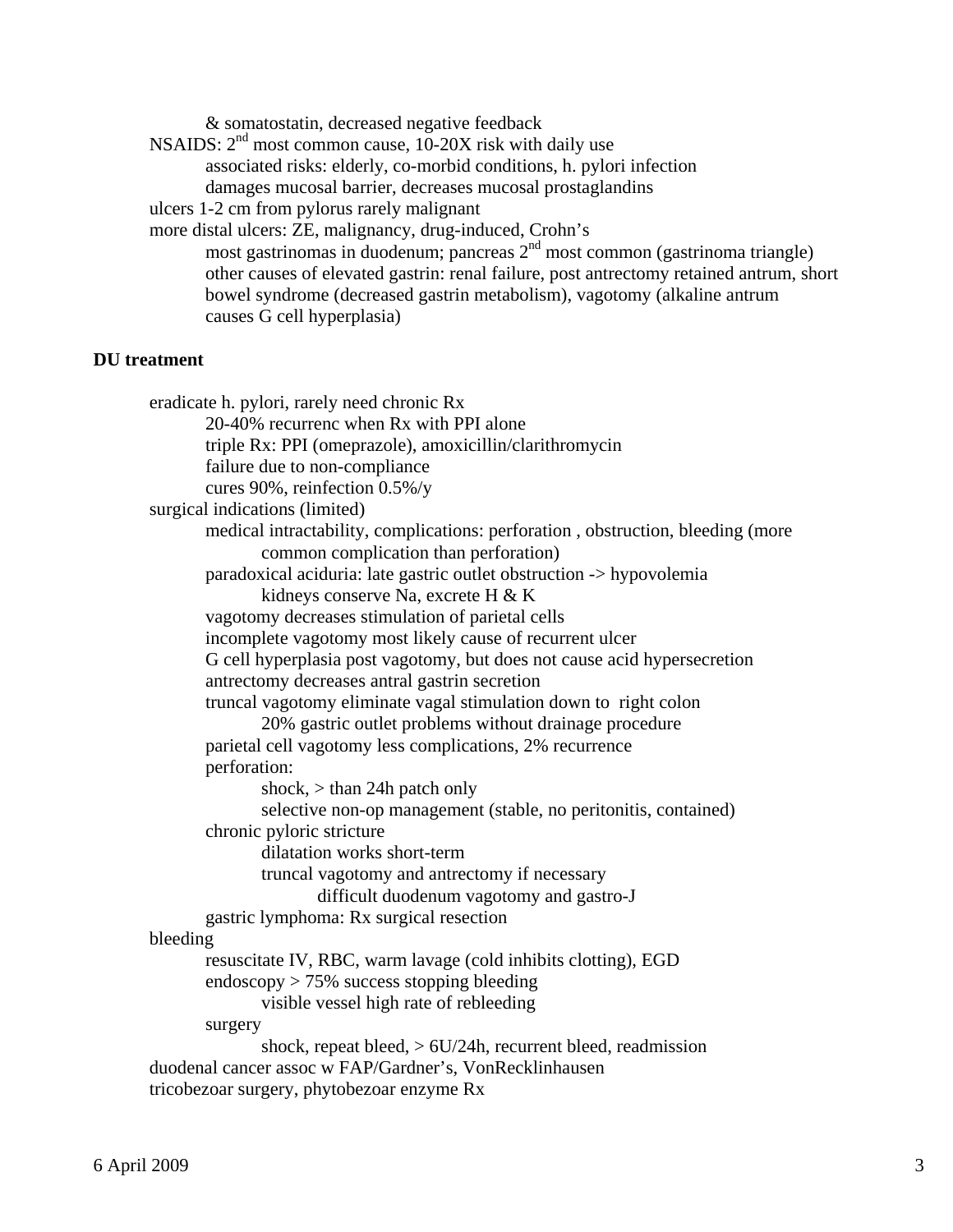#### **Duodenum**, **polyp/cancer**

polyposis

FAP: multiple, 300X risk duodenal Ca

 duodenal Ca is the second most common malignancy in FAP, associated death despite proctocolectomy

 complete clearance of duodenal polyps in FAP requires resection, scope surveillance not effective

isolated villous adenoma usually around ampulla

#### **Gastric ulcer**

 incidence stable, older 55-65, mechanism unclear risks: NSAID/ASA, alcohol, tobacco, h. pylori (in 80%), chronic and atrophic gastritis, presence of acid NSAID inhibition of prostaglandin alters mucosal barrier normal acid secretion v DU hypersecretion types (Johnson classification): 1 anywhere in body proximal to antrum, lesser curve, normal acid secretion, 60% of GUs , (association with blood type A) 2 body plus DU (subset of DUs), high acid, 20%, decreasing incidence 3 pre-pyloric/channel, (subset of DUs), high acid, 20% 4 high lesser curve, adjacent to GE jct, subtype of 1, lo acid, <10%, difficult to treat 5 drug-related (ASA, NSAID), anywhere in stomach, Rx stop drug triple therapy like DU, EGD  $\&$  multiple bx perimeter and base to R/O malignancy increased chance of malignancy with large (10%) medical Rx highly successful (90%), need for surgery  $< 10\%$  rescope 6w after completion of medical Rx lookinf for healing (malig ulc can also show signs of healing) surgical indications: giant ulcer  $($ >3cm $)$ , < 50% healing, non-compliance, early recurrence, complication (bleeding, perforation, obstruction) type 1: antrectomy (removes major site of h. pylori colonization), Billroth I, no vagotomy (normal acid) (ulcer excision, parietal cell vagotomy?) type 2: antrectomy with ulcer, Billroth I, vagotomy (parietal cell vagot?) type 3: " " or II, no parietal cell vagotomy (outlet obstruction) type 4: extended antrectomy with ulcer bx or excision, Billroth II type 5: depending on location V&P or V&A bleeding excise ulcer perforation: pts usually older, sicker, higher mort (40% v 10% for DU) controversy: resection or closure distal gastrectomy  $+$  truncal vagotomy (type 2 and 3, hi acid) biopsy ulcer if not resected, eliminate h. pylori highly selective vagotomy not indicated hypertrophic polyps in 50% of pts with h. pylori and atrophic gastritis multiple polyps associated with increased cancer risk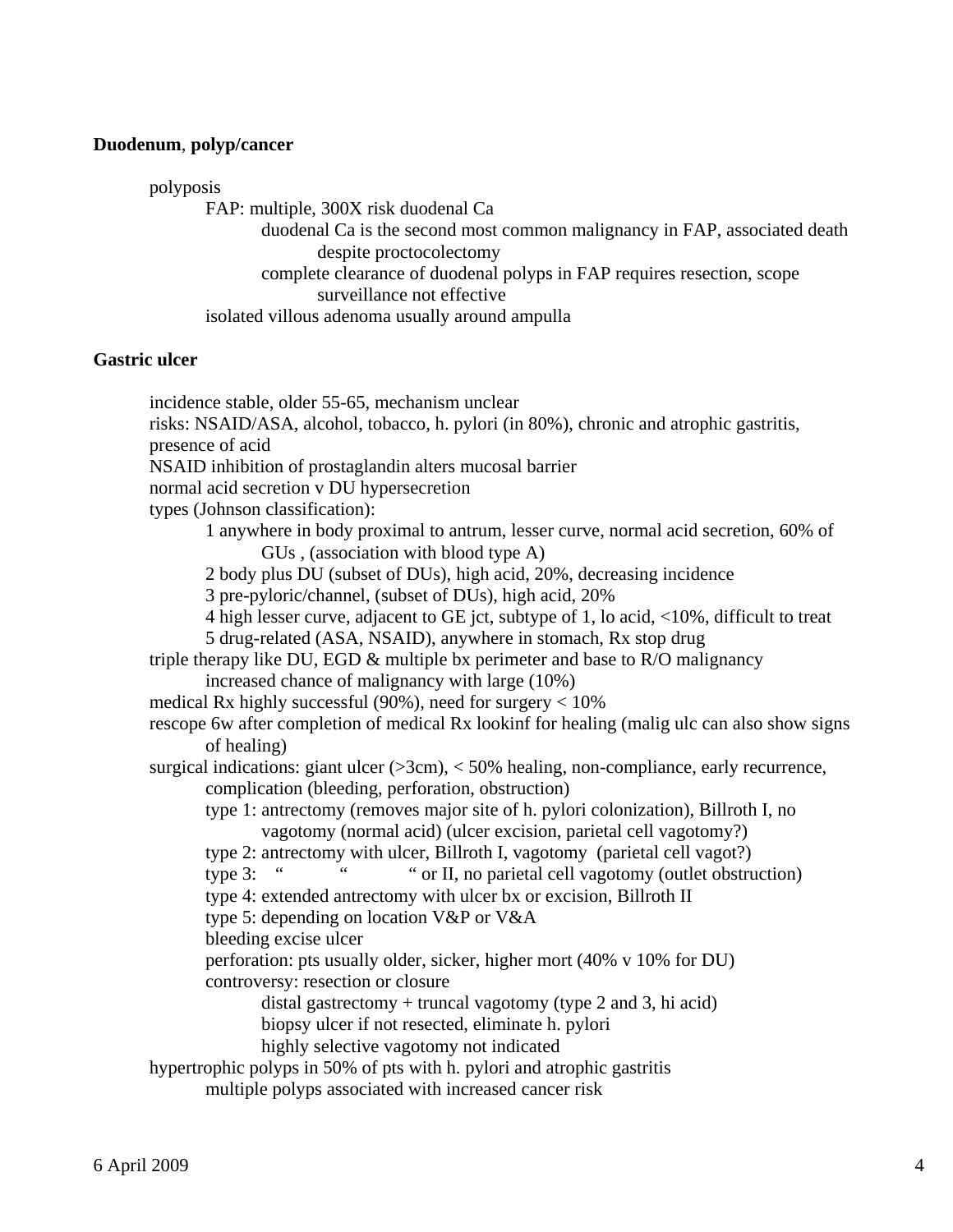adenomatous polyps marker for whole stomach risk; remove all

**Acute gastritis** (acute gastric mucosal lesion [AGML]/stress ulcer/erosive gastritis/hemorrhagic gastritis, acute mucosal ischemia)

 multiple superficial erosions fundus, mostly body, bleeding acid and activated pepsin in the presence of hypoperfusion/mucosal ischemia pepsin is inactivated at pH4.5 (prior question of increased nosocomial pneumonia from gastric bacterial colonization with titrating gastric pH up, particularly with carafate, not supported by recent studies) stress: burn, trauma, prolonged ICU stay (@ 24-48h) Cushings: head trauma/surgery, single ulcer stomach or duodenum Curlings: burn, gastric erosions frequently extending to duodenum, diffuse multiple factors: acid necessary, mucosal ischemia/loss of barrier, ischemia/reperfusion injury, injury at epithelial level

#### Rx

 prevention: adequate resuscitation to prevent ischemia/reperfusion neutralize acid, H2 blockers highly effective, or pH titration (more difficult) reverse coagulopathy, maintain  $O_2$  sat, lavage endoscopy effective for discrete lesions persistent or diffuse bleed, next step angio/vasopressin via left gastric, embolize bleeding vessels, 80% effective if non-op measures fail, surgery: do less than total gastrectomy (40% mortality) devascularize all but short gastrics, oversew, truncal vagotomy

# **Dieulafoy's lesion (described 1896)**

 tortuous submucosal artery with overlying ulceration (mechanical, no inflammation) not associated with h. pylori also found in esophagus, small intestine, colon and rectum Endoscopic Rx: hemoclip (most effective, also successful for colonic Dieulafoy's ), heater probe, ethanolamine injection 78% permanent hemostasis angioembolization surgery last resort (bleeding scan not indicated for hematemesis, scope)

# **Gastric malignancy**

adeno 90%, lymphoma < 5%, sarcoma (GIST) 1-3%

gastric adeno:  $2<sup>nd</sup>$  leading cause of death worldwide; US decreased to '80s, increasing again most present as advanced

increasing incidence proximal and GE jct, 50%, worse prognosis

 risks: h. pylori (distal lesions mostly), Asian/diet, chronic gastritis, adenomatous polyps, pernicious anemia, prior partial gastrectomy > 20y, Menetriers, family hx, smoking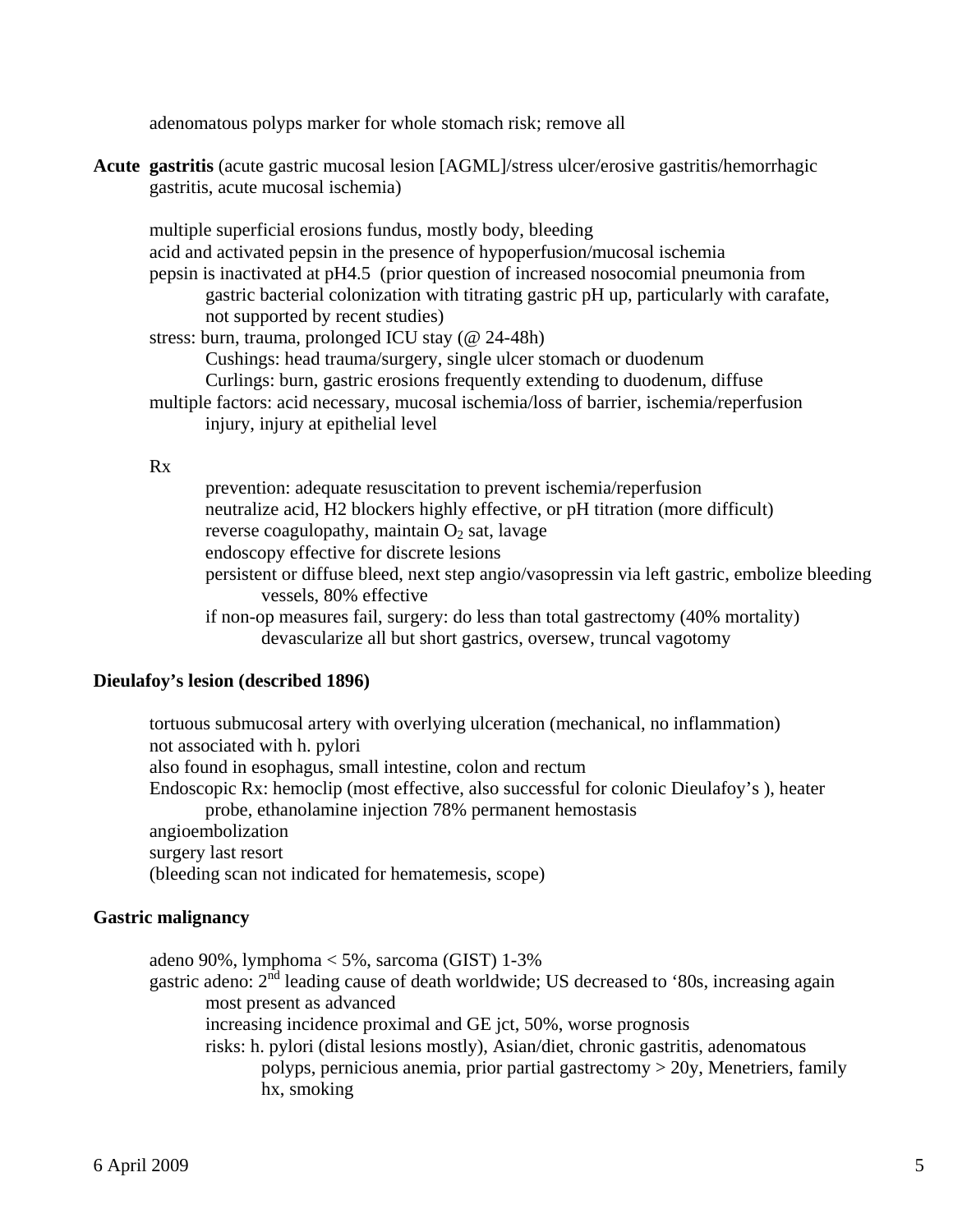Dx/staging:

EGD/Bx,

 CT chest/abdomen/pelvis (good for bulky tumor and mets, poor for T and N staging) endoscopic ultrasound (EUS) best for T & N staging

PET use evolving; laparoscopy best for Dx of peritoneal disease

tumor depth correlates with nodal disease

Surgical Rx

 preop chemorads (5FU bolus) increases R0 (negative margin) resection rate (another source says it does not?)

(no change 5y survival with chemo/rad?)

minimum of 15 nodes must be examined

only 30% eligible for curative resection, staging laparoscopy IDs mets in 30%

op mort directly related to extent of resection

5cm margin necessary (submucosal spread)

 resect directly involved adjacent organs (liver, spleen, pancreas), no prophylactic resection

 perigastric LNs along named vessels (celiac, common hepatic, splenic) resect greater and lesser omentum

 distal stomach: subtotal gastrectomy (total rarely necessary), Billroth II, loop with entero-enterostomy (Braun) or Roux-y limb > 50cm (prevent bile reflux)

 mid-stomach: total gastrectomy, Roux-y, D2 lymph node dissection proximal: total, distal esophagectomy (extended gastrectomy), Roux reconstruction

| stage | <b>TNM</b>                    | 5y survival |
|-------|-------------------------------|-------------|
| Ia    | T <sub>1</sub> N <sub>0</sub> | 60-95%      |
| Ib    | T1N1, T2N0                    | 44%         |
| Н     | T1N2, T2N1, T3N0 29%          |             |
| Ш     | T2N2, T3N1/2, T4N0 13%        |             |
|       | M1                            | 3%          |

palliative

 metastasis or peritoneal seeding: no resection for cure, no change survival palliative surgery only for bleeding or obstruction refractory to other Rx Endoscopic laser, radiotherapy, stent, feeding tube resection preferable to bypass

#### **GIST**

 origin: intestinal pacemaker cells of Cajal most common GI tract sarcoma formerly called leiomyoma/leiomyosarcoma asymptomatic until grow large found anywhere in the GI tract, most common in stomach, unpredictable behavior,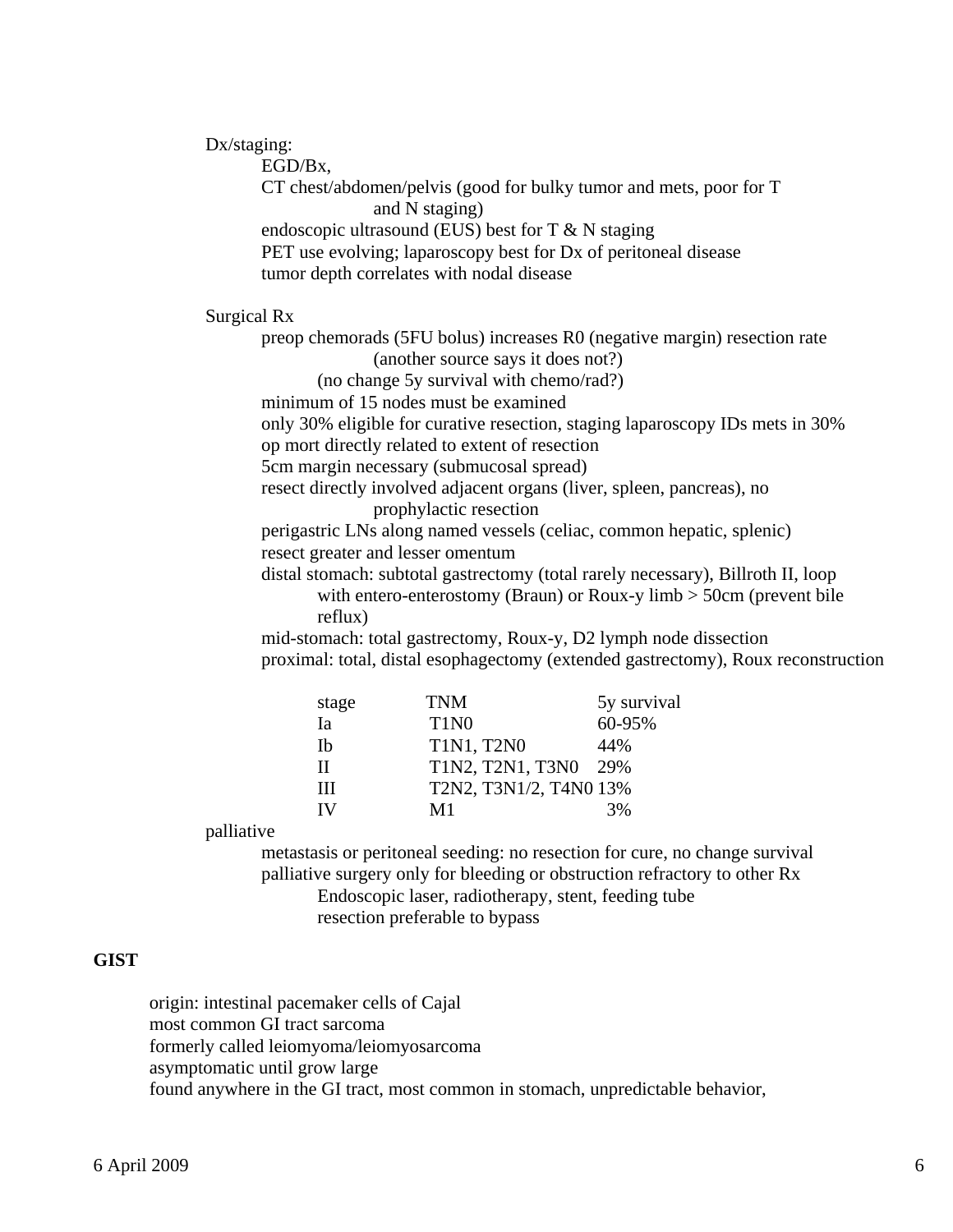bleeding common malignant potential: size  $> 5{\text -}10$  cm, mitotic index  $> 5{\text -}10$ m/10 HPFs; less than these criteria < 2% recurrence, Gleevac not indicated exceeding both criteria 85% recurrence v 10-15% if only one metastasis only proof of malignancy: local recurrence, peritoneum, liver hallmark C-Kit positive (membrane-bound tyrosine kinase receptor; receptor activating mutation)(immunohistochemistry stain) positive in 90-95%, predicts response to Gleevac 1-3% of gastric neoplasms, 50% of GISTS occur in stomach occasional adjacent organ involvement, resection of adjacent involved structures may be curative malig spread hematogenously (not lymphatics) to liver, lung complete wedge resection with 1cm margin depending on location operate without biopsy larger may require more formal gastrectomy soft friable, take care not to rupture rare LN met, lymph node dissection not necessary Gleevac/imatinib: oral tyrosine kinase inhibitor approved for recurrent and metastatic not recommended for surgically resectable outcome (likely to change with Gleevac use) lo grade and < 5cm 90% 5y w resection alone hi grade and  $>$  5cm 30% (50-60% if only hi grade or only  $>$  5cm) metastatic <10%

# **Gastric carcinoid**

| 1 sporadic: normal gastrin, large, solitary                                             |
|-----------------------------------------------------------------------------------------|
| can metastasize causing carcinoid syndrome (flushing, hypotension,                      |
| bronchoconstriction)                                                                    |
| partial gastrectomy and LN dissection                                                   |
| 2 with achlorhydria/pernicious anemia: increased gastrin, multiple small tumors in body |
| 70% of gastric carcinoids                                                               |
| lo malignant potential                                                                  |
| nonfunctional: gastric carcinoids produce little 5 hydroxytryptamine, but lack the      |
| enzyme to convert to active serotonin, therefore serum serotonin and 5HIAA              |
| are normal                                                                              |
| treat increased gastrin with antrectomy, multiple <1cm regress                          |
| H <sub>2</sub> blockers and PPIs have no role in treatment                              |
| 3 associated with MEN1 & ZE: increased gastrin, multiple small carcinoids, low malig    |
| potential                                                                               |
| measure chromogram A in all carcinoid pts, useful for monitoring                        |
| (small intestine most common site of carcinoid, 50% distal ileum, 70% metastatic at Dx) |
| (colonic carcinoid rare, usually large, R colon, older pt 60-70y)                       |
| (rectal carcinoids more commonly identified; syndrome rare with colonic, appendiceal,   |
| rectal carcinoids)                                                                      |
|                                                                                         |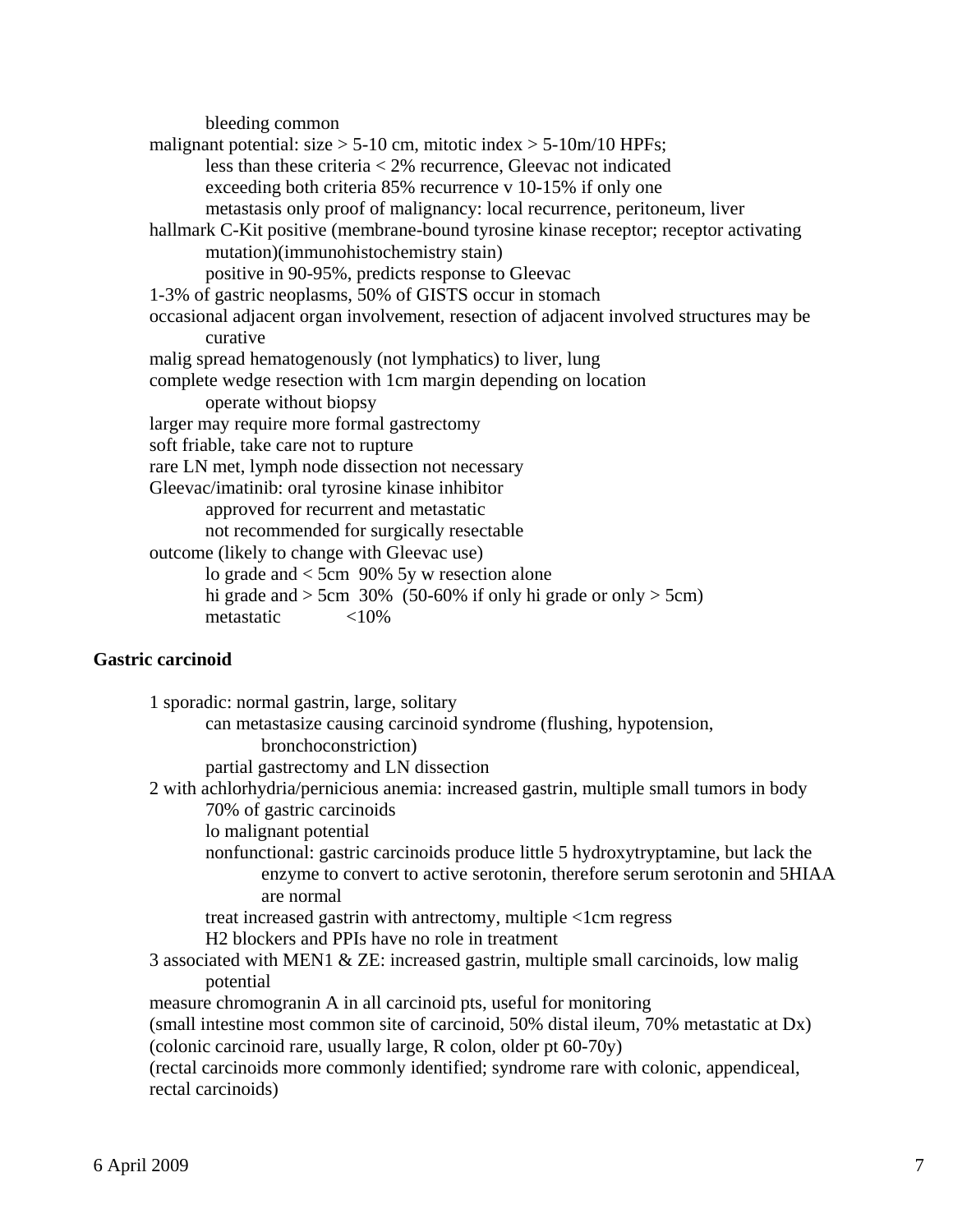#### **Gastric lymphoma**

| MALT: mucosa-associated lymphoid tissue                                                |
|----------------------------------------------------------------------------------------|
| associated with h. pylori, antigenic response to infection                             |
| monoclonal B cell proliferation                                                        |
| lo grade (can transform to hi grade), LN/marrow involvement rare                       |
| treat h. pylori with triple Rx gives 80% remission rate                                |
| focused wedge for hi-grade MALT                                                        |
| $>$ 50% of all primary GI lymphomas occur in stomach, age $>$ 50, increasing worldwide |
| most associated with systemic lymphoma                                                 |
| hi-grade lymphoma (non-h. pylori related)                                              |
| resection, chemo, radiation all have roles                                             |
| primary resection or as salvage after chemo                                            |
| resect like adeno, submucosal spread, frozen section margin                            |
| local perigastric lymphadenectomy only                                                 |
| gastric lymphoma with extragastric disease chemo $+/- RT$ , systemic Rx                |
| survival                                                                               |
| IE stomach only 90%                                                                    |
| IIE-1 stomach and local LNs 82%                                                        |
| IIE-2 stomach and distal LNs 40%                                                       |
|                                                                                        |

#### **Post-gastrectomy syndrome**

 occurs in 25% of gastrectomy patients, ~1% disabling causes remain obscure avoid reoperation, leads to more complications only after all other approaches fail

# **Bariatric surgery**

100lb over ideal weight, BMI >  $35-40$ kg/m<sup>2</sup> (wt. kg/ht. in m<sup>2</sup>) 12X reduction life expectancy consequences of morbid obesity: hypoxia from sleep apnea DVT from polycythemia pulmonary hypertension right heart failure diabetes **GERD**  $BMI > 35Kg/M<sup>2</sup>$ , metabolic syndrome= medical necessity 50% of morbidly obese have GERD, 20% severe; gastric bypass alone treats as effectively as Nissen in non-obese Roux-Y gastric bypass most effective:15-30cc pouch, 75-150cm Roux limb acute complication, leaking Roux-Y gastrojejunostomy most serious, <2% incidence older, heavier ( $>50$ Kg/M<sup>2</sup>) with comorbid conditions higher risk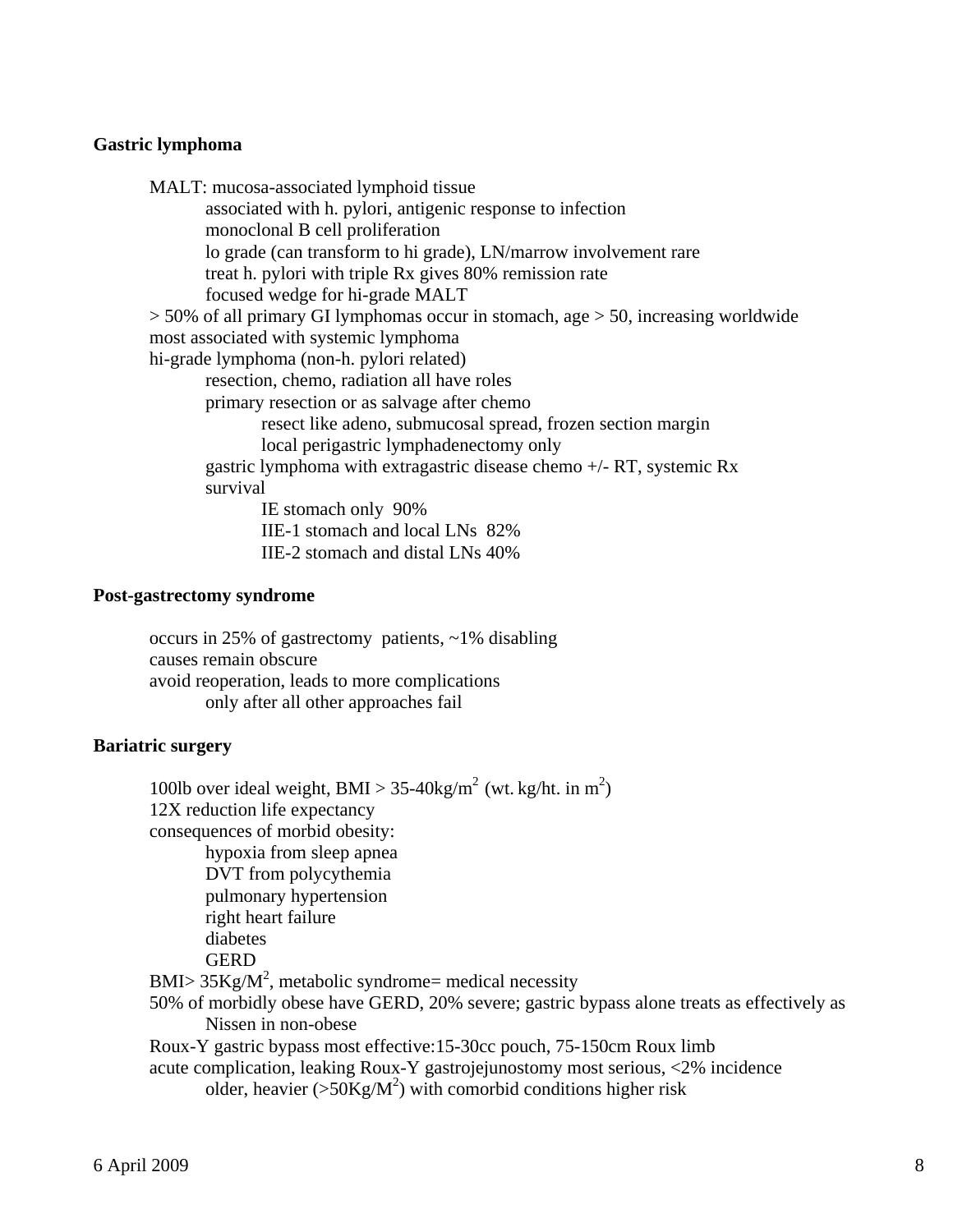present as sepsis: early increased respiratory rate/respiratory failure, tachycardia (>120), hypotension; elevated WBC, oliguria late R/O PE, hypovolemia, bleeding gastrografin UGI, CT poor (22%) sensitivity reexplore for hemodynamic instability, resp failure primary repair often fails, leave large drains metabolic consequences: protein-caloric deficiency anemia: Fe absorption requires acid and exposure to dietary Fe abdorbed mainly in duodenum and proximal jejunum B12: total body store 200 micrograms, daily need 2 mcg; deficiency late, anemia, glossitis, numbness, tingling hands and feet, mental status changes, check @ 3-6mo, then Q6mo-1y folate: anemia, rarer (folate abdorbed proximal small intestine) thiamine: absorbed duodenum and prox jejunum, deficiency results in beriberi cardiac: failure not reported in bariatric population neurologic: related to emesis; symmetric numbness, tingling ant thighs progressing to bilat lower ext weakness/paralysis (axonal degeneration)  $Ca^{++}$ : preferentially absorbed duodenum, prox jejunum; also D and other fat-soluble vits.  $(A, D, E, K)$  laparoscopic gastric bypass higher incidence of small bowel obstruction 3 common sites herniation through or scarring at mesocolon (retrocolic Roux-Y) behind Roux limb (Petersen hernia) jejuno-jejunal anastomosis lower incidence with antecolic Roux limb symptoms (chronic abdominal, periumbilical pain) mandate exploration, 2% negative lap most can be repaired laparoscopically vertical banded gastroplasty associated with severe reflux lap band: gastric prolapse most common complication 50% expected wt loss

# **Small intestine**

 Crohns: 50% I-C, 30% small bowel alone (highest recurrence), 20% colon alone smoking detrimental (v. UC where may be beneficial) marked lymphangiectasia bloody diarrhea rare steroids for acute, not chronic; AZA, 6MP for chronic prednisone for small intestine, sulfasalazine for colon TPN maintains body mass, speeds closure of hi output fistula 60% of small intestine tumors in ilium, 50% benign obstruction, intussusception manifestations Peutz Jegher's hamartomas low malignant potential: STK 11 mutation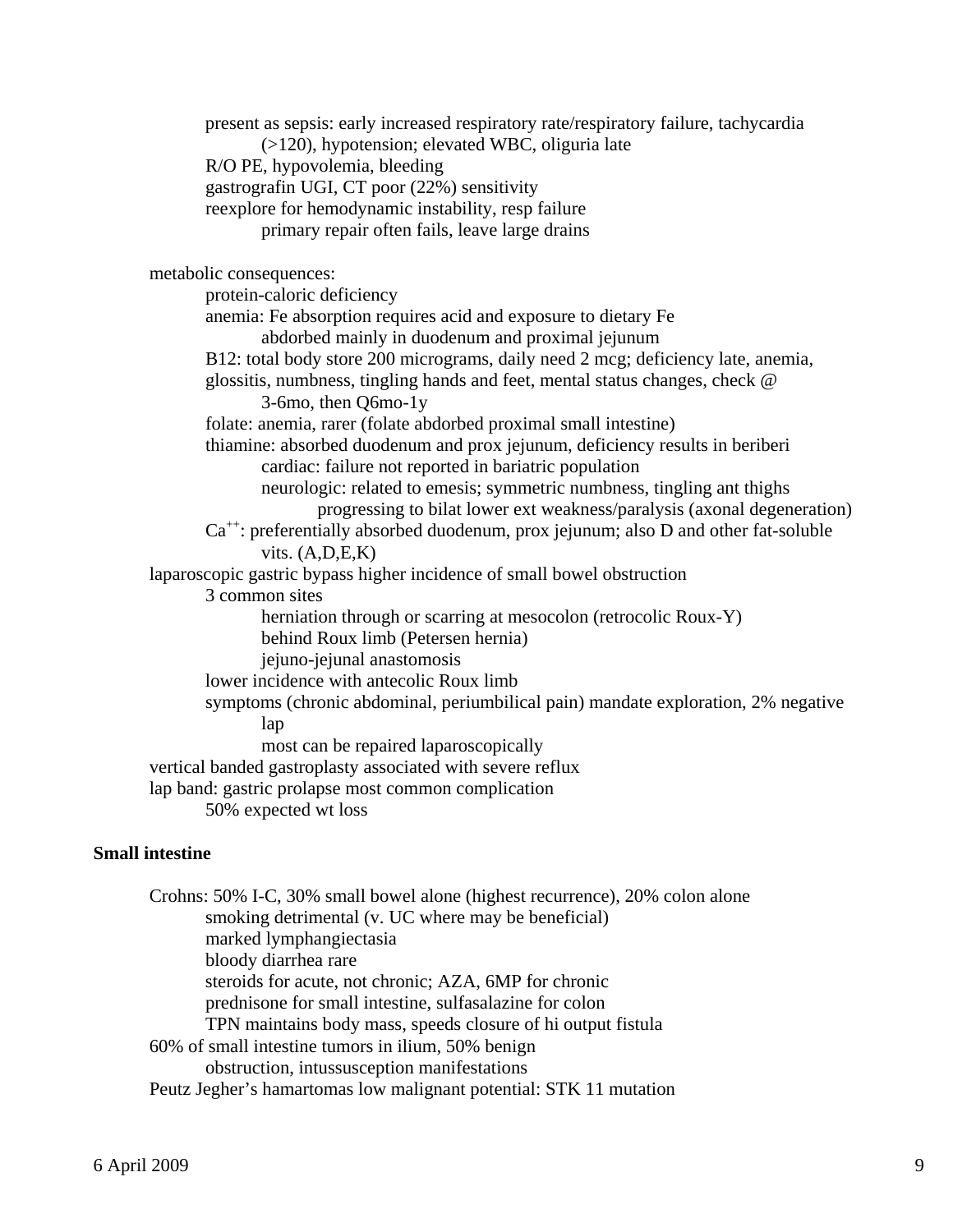carcinoid: appendix most common, 75% near tip, 3% mets ilium next, most likely to metastasize (35%) rectum least common bronchus, ovary 30% multiple or presence of another tumor  $> 2cm$  -> 90% mets cutaneous flush most common manifestation anti-serotonin agents: methysergide, cyproheptadine, p-chlorophenylalanine, somatostatin/octreotide streptozotocin, 5FU may help <sup>99m</sup>Tc lights up gastric mucosa in Meckel's blind loop: stasis, bacterial overgrowth pain, diarrhea, steatorrhea (bile salt deconjugation), amenorrhea, wt. loss B12 breakdown by BT -> megaloblastic anemia return of small intestinal motility post op (migrating motor complex/MMC) 6-24h risk factors for small intestine cancer: celiac sprue, Crohn's, FAP, Peutz-Jegher's (scleroderma not a risk factor) celiac associations: lymphoma, esophageal, small bowel adenocarcinoma heat does not trigger visceral pain

#### **Appendix**

emesis before pain with appendicitis

GALT (gut-associated lymphoid) tissue -> immunoglubulins, process thymic independent lymphocytes

 appendicitis: young obstruction of lumen by lymphoid hypertrophy, older fecolith 30% not more common in pregnancy, most  $2<sup>nd</sup>$  trimester open more wd. infection, laparoscopic more intraabdominal infection

#### **Retroperitoneum**

 retroperitoneal fibrosis 2/3 idiopathic drugs: methysergide, ergotamine, hydralazine, methyldopa, beta blockers IVP best diagnostic test mesenteric tumors: malignant at the root, benign at the periphery locally aggressive retroperitoneal sarcoma: 10% 5y survival peritoneal dialysis can remove: NH3, Ca, Fe, Pb, Li

#### **References:**

Gutierrez J et al. Optimizing diagnosis, staging, and management of gastrointestinal stromal tumors. JACS, 205(3), Sept. '07: 479-491.